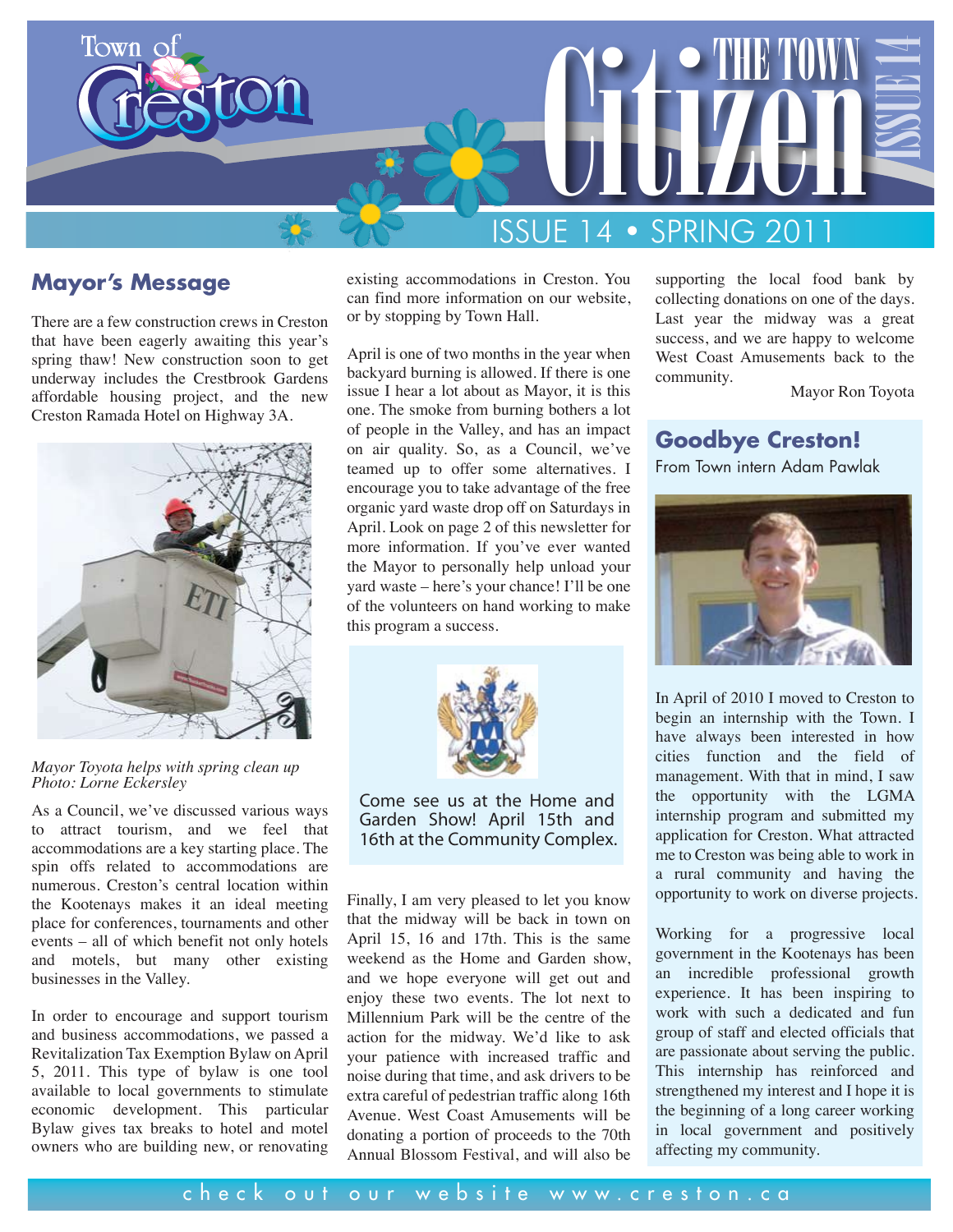## PAGE

# **Green Zone**

## **Organic yard waste disposal - It's back!**

In an effort to reduce backyard burning we are once again offering residents the opportunity to dispose of their organic yard waste in town. The yard waste disposal site is located at the south end of the Waste Water Treatment Plant and is accessible via Davis Road.

The site will be available on four Saturdays in April, from 10 a.m. to 2 p.m. That's April 9th, 16th, 23rd and 30th.

Accepted yard waste: tree prunings grass clippings leaves other plant matter.

Materials must be sorted with plastic bags, twine or other bundling materials removed. The site will be staffed, and is open to Town residents only. Please bring your Tax Notice or other current utility bill as proof of residency.

Last year this pilot project collected a total of 78 loads for an approximate volume of 55-65 m3. We estimate that this service saved residents about \$390 in tipping fees. Additionally, by providing this service we were able to reduce the operating costs of the curb side pick up program that followed in early May.

## **Voluntary water restrictions**

The Town of Creston and the Regional District of Central Kootenay are teaming up this year to promote conservation through effective watering practices.



asking residents to:

- voluntarily keep their sprinklers off from 10 a.m. to 7 p.m. daily
- follow recommended practices for water conservation
- water only when needed.

By doing this we hope to average out the demand on our treatment plant and reservoir capacity. Stop by our website, or Town Hall, for a brochure of information about voluntary water restrictions and recommended watering practices.

## **How thirsty is your lawn?**

This is the age-old question. Everyone is looking for a formula that will tell them how much and how often to water. Variations in soil conditions and sun exposure make an exact formula impossible, but here's a general guideline for watering Creston Valley lawns:

May and June: 1 inch per week July and August: 1½ inches per week September and October: ¾ inches per week

Place an empty tuna fish can in your sprinklers' spray path to gauge how long it takes to apply the appropriate amount of water. It is best to split the recommended amount and water twice a week. This encourages deep root growth and healthy lawns that have greater drought

tolerance. Watering small amounts daily promotes shallow roots and results in a lawn with low heat and drought tolerance. Nitrogen rich fertilizers also inhibit root growth and increase the need for water.

Always try to water your lawn in the early morning. By early morning, we mean by 6 a.m.! This is the BEST time for watering, bar none. If you are not an early riser, an irrigation system on a timer will help.

## **Water Ambassador**

Together with the RDCK, the Town will be employing a Water Ambassador this summer. This position will be partially funded through the Columbia Basin Trust and will focus on providing residents with an on-site irrigation system assessment. This will be a free service for customers of the Town of Creston and RDCK. More details are coming soon – keep an eye on our website, and on local media.



**Let's be water wise!**

The average German uses 130 litres of fresh water daily for drinking, cooking and cleaning. But the average Canadian uses about 330 litres per day. In B.C. the average person uses about 490 litres. We can all make wiser water choices.

**Brought to you by The Town of Creston** in partnership with Columbia Basin Trust's Water Smart Initiative **For more info: www.cbt.org/watersmart**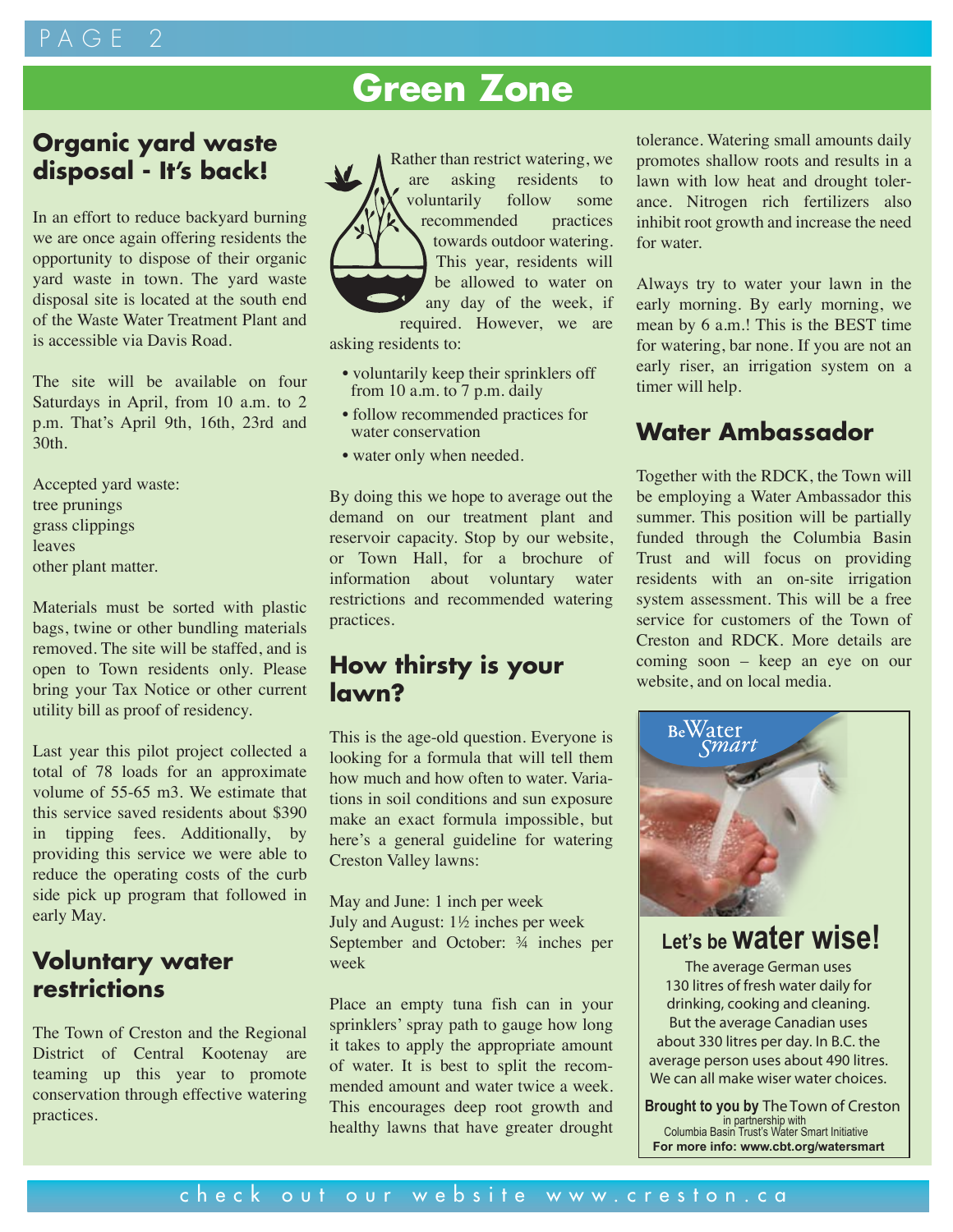## **FINANCE CORNER**

#### **Tax notices coming soon**

Property tax notices will be sent out mid-May. You will notice a slight increase on the municipal portion of your property tax bill. On average, the municipal portion of property taxes for Class 1, residential, is a 1.7% increase, or about \$14 for a \$200,000 assessed home. The change in your taxes is determined by how your assessed value changed relative to all the other residential homes in Creston. If your assessment increase was higher than the average, your tax increase will be higher. If it was less than average your taxes increase will be less, or you may even pay less than last year.

#### **New grant for rural homeowners**

The Province of BC has announced a \$200 increase in the homeowner grant for eligible homeowners within rural areas of the province. This increase will be calculated into your property tax notice, and if you are eligible you will not need to apply separately.

#### **Property tax deferment**

The provincial government has recently announced that its Property Tax Deferment Program will be available to families with children under the age of 18, for the 2011 tax year. The deferment program for homeowners 55 years of age or older, and for people with disabilities, continues to be available to residents of British Columbia.

The complete lists of eligibility requirements for all BC Property Tax Deferment Programs is available at www.sbr.gov.bc.ca

## **2011 Property tax bills. Where are your tax dollars going?**



### **On-line tax payment**

Creston residents can now pay their taxes from the comfort of their own homes. In addition to paying their taxes, homeowners can also access their tax assessment and account information, and complete their homeowner grant application form at www.creston.ca.



#### **For pets only**

All Creston dogs and cats are asked to remind their owners to stop by Town Hall to renew your pet licence for 2011. Cats, we are counting on you to remind your owners that you need a licence too. Your owners can also renew by mail, if that is easier for them, and they can also find more details on our website, www.creston.ca.

## **For dogs only**

All Creston dogs are asked to remind their owners to scoop up! Also, please remind your owners to keep you on a leash, and under their care and control whenever they take you away from

home. Please do your part to keep Creston's sidewalks, streets, lawns and parks clean and safe for everyone to enjoy.

### **Spring clean up**

It is spring clean up time! Town crews will be collecting tree prunings, garden waste, and other compostable articles from yards that are not picked up during regular collection. Spring collection dates are May 3, 4 & 5, 2011. Please keep your compostable materials separate from household garbage, and place them at the curb for pick up on your regular garbage day.

Trees or brush should be cut into three (3) foot lengths and wrapped in bundles. Grass clippings and leaves must be placed in rigid containers, such as garbage cans. Please note that plastic garbage bags and non-compostable items will not be accepted.

Back yard organic waste can also be dropped off by Town residents each Saturday in April. See page 2 of this newsletter for drop off location and details.